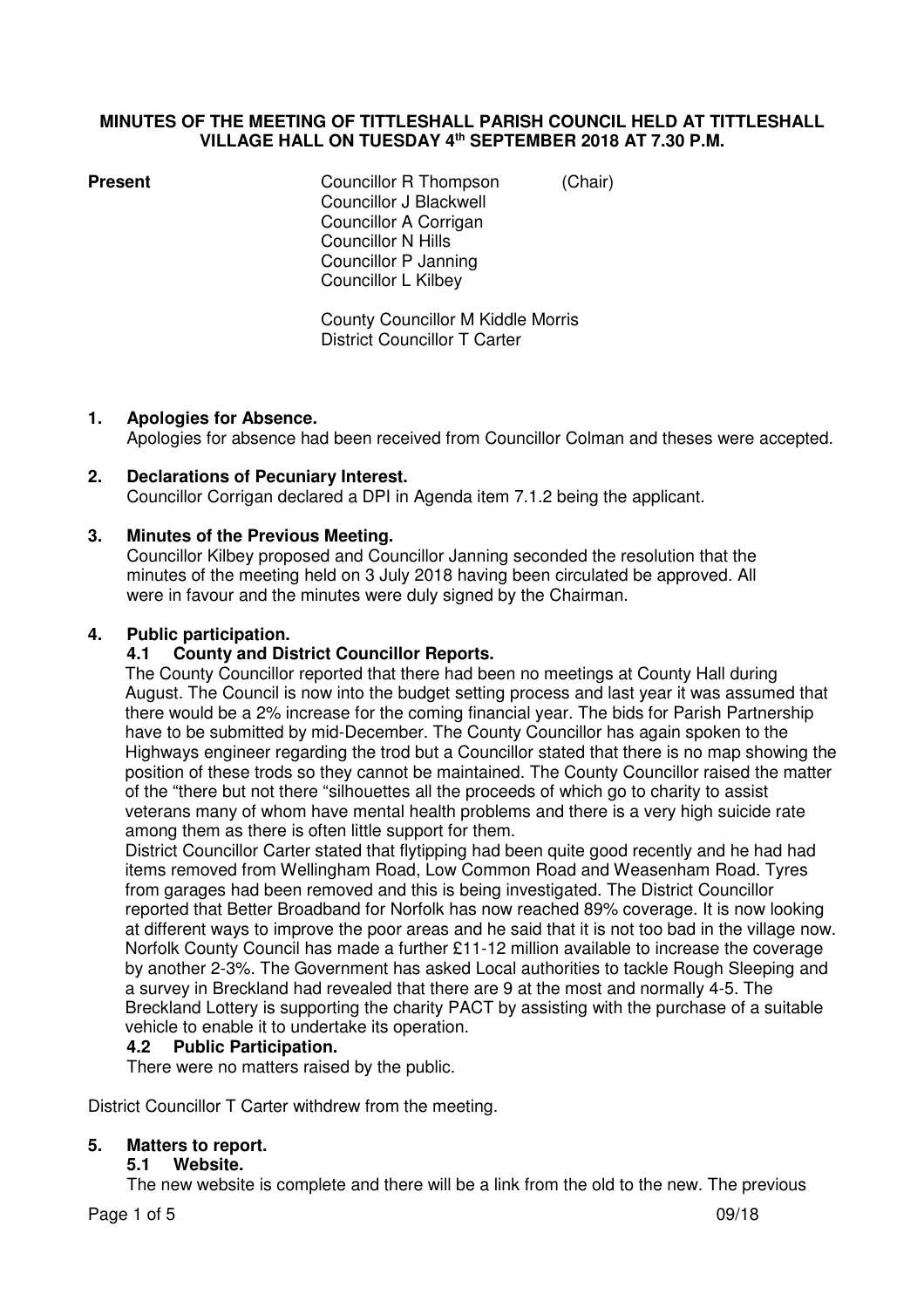administrator is to be informed and then it will be necessary to control the domain name.

# **5.2 Emergency Plan.**

Councillor Kilbey reported that the new reports are ready and the Clerk will print these. There is a compact report for the volunteers and once these are printed Councillor Kilbey and the |deputy will visit all volunteers listed and give them the new report.

## **5.3 Matters to report not covered by the agenda.**

The notices about the burglaries had been posted but there had been no feedback.

## **5.4 Millennium Green.**

# **5.4.1 Report from the Millennium Green Sub-Committee.**

A meeting was held on 12 July to discuss the orchard area. The Chairman, Councillor Blackwell and three parishioners were present. For many years volunteers have developed and maintained this area. It was thought extra help could be provided by Volunteer groups of 8-12 people; this seemed a way forward; practical, low cost, and could get others involved. Further volunteers would be sought.

The 2 jobs would be:

1. To Strim off the whole orchard (one day, & done in September).

 2. Hedge shaping/pruning over 1- 2 days, late October (depending on weather). The Path's log edging and path mulch/covering is not included & will need some maintenance, as required.

The trustees do not want the ground levelled as it is too costly to level properly. The item of play equipment that had become loose had been repaired by NGF Play. The Clerk will check the insurance cover for volunteers.

# **5.4.2 RoSPA Report.**

All items identified will be repaired when the maintenance is undertaken on the Millennium Green.

## **5.5 World War 1 Beacon.**

Councillor Janning reported that the event is now being advertised and all the information is on the website There is a meeting on  $12<sup>th</sup>$  September to plan the campaign and another r Clerk has been very helpful with disseminating information. Registration for tickets has opened, a website, a Facebook link and a telephone number so that numbers can be assessed.<br>5.6 Rep

## **Report from the Clerk.**

The Clerk informed the members that he is assisting Mileham Parish Council until such time as anew Clerk is appointed.

## **5.7 Allotment Gate.**

This had not been fitted although the Parish Council has already paid for it.

## **5.8 Noticeboards.**

Concern was raised that there are too may notices on the boards so a polite notice would be devised to state that A5 should be the maximum size for notices and those notices out of date will be cleared monthly.

# **6. Highways.**

# **6.1 Report on Matters raised at the last meeting.**

The Clerk reported that Norfolk County Council had now received the replacement cheque for the Local Highway Improvement Scheme for gateways at each end of the village. The footway outside Casa Mia had not been sided out. Nor had Clay Hill and there is still flooding at the junction of Mileham and Litcham Roads. The Clerk reported that he had met the Highways Engineer that day and had reminded him yet again about the outstanding items. **6.2 New Problems.** 

The Clerk had received a telephone call from a resident asking for speed limit along Stanfield Road. The Clerk had informed him that the road does not meet the criteria and the resident informed the Clerk he would take it higher. The Clerk contacted the County Councillor who confirmed that his telephone number could be passed on and nothing further had been heard. A complaint had been received from a resident concerning tree stumps outside a property. The Clerk will contact the owner of the property.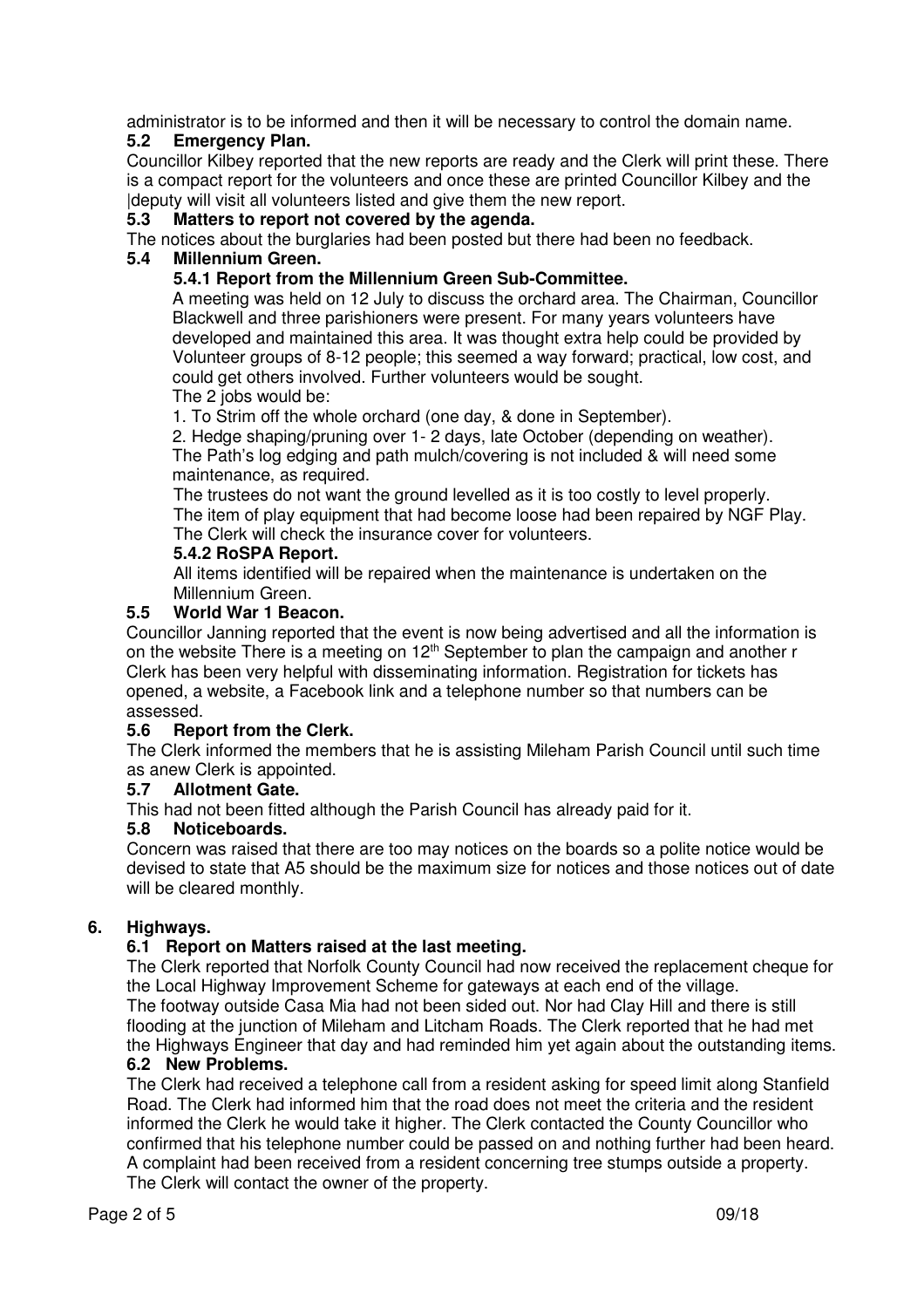# **6.3 Footpaths.**

Councillor Janning had circulated her report as follows: -

 Of the 12 footpaths in the parish, 8 were inspected and identified as being in good or moderately good walking condition as regards accessibility and control of vegetation. Cross field path FP2 made walking to Godwick from Church Lane easier. As did the Cross field path FP1 in the vicinity of the medieval village site.

 31 August: A meeting with the manager who manages the land where FP5, FP6 and FP7 are located resulted in a positive exchange of thoughts and opinions. It was attended by 2 members of the council. The council have received assurances of collaboration in aspects of accessibility. Most important for walkers being additional signage through the farmyard to make it clear where FP7 emerges onto Back Lane, an assurance of a cutting a swathe through the grass to make FP5 and FP7 visible for all users (times for this cutting to be at the farm manager's discretion) and assurances that FP6 – which is now bordered by an electric fence - will have the holes and trenches filled in to make it less dangerous for walkers.

## **6.4 Local Highway partnership 2019/20**

No item was identified for a bid.

County Councillor M Kiddle Morris withdrew from the meeting.

## **7. Planning.**

 **7.1 Applications.** 

## **7.1.1 3PL/2018/0766/HOU-3 Folly Cottages-single storey rear and side extension to house.**

The Parish Council had forwarded its comment objecting to the flat roof to the extension but had no objection to the remainder. Revised plans had been received which had amended the roof to a pitched roof.

 **7.1.2 3PL/ 2018/0990/HOU-Kilsaren Fakenham Road-Rear extension to the existing bungalow, extension to existing garden store and incorporation of the accommodation into the bungalow as habitable space (change of use), raising of roof of existing side extension and alteration of finishes to existing side extension.** 

Councillor Corrigan withdrew from the meeting.

No objection was raised to the application.

Councillor Corrigan re-joined the meeting.

## **7.2 Decisions.**

## **7.2.1 3PL/2018/0766/HOU-3 Folly Cottages-single storey rear and side extension to house.** Approved *extension to house.*

## **8. Finance.**

## **8.1 Budgets.**

The budget sheets and financial information had been circulated and Councillor Janning proposed and Councillor Blackwell seconded the resolution that these be approved. All were in favour.

## **8.2 Balances and Cheques for authorisation.**

Councillor Kilbey proposed and Councillor Hills seconded the resolution that the balances and cheques for authorisation be approved. All were in favour.

# **Balances :-**

 **Community Account** 

**Balance at 31 05 18** 2527.96 Plus Allotment Rent-192.50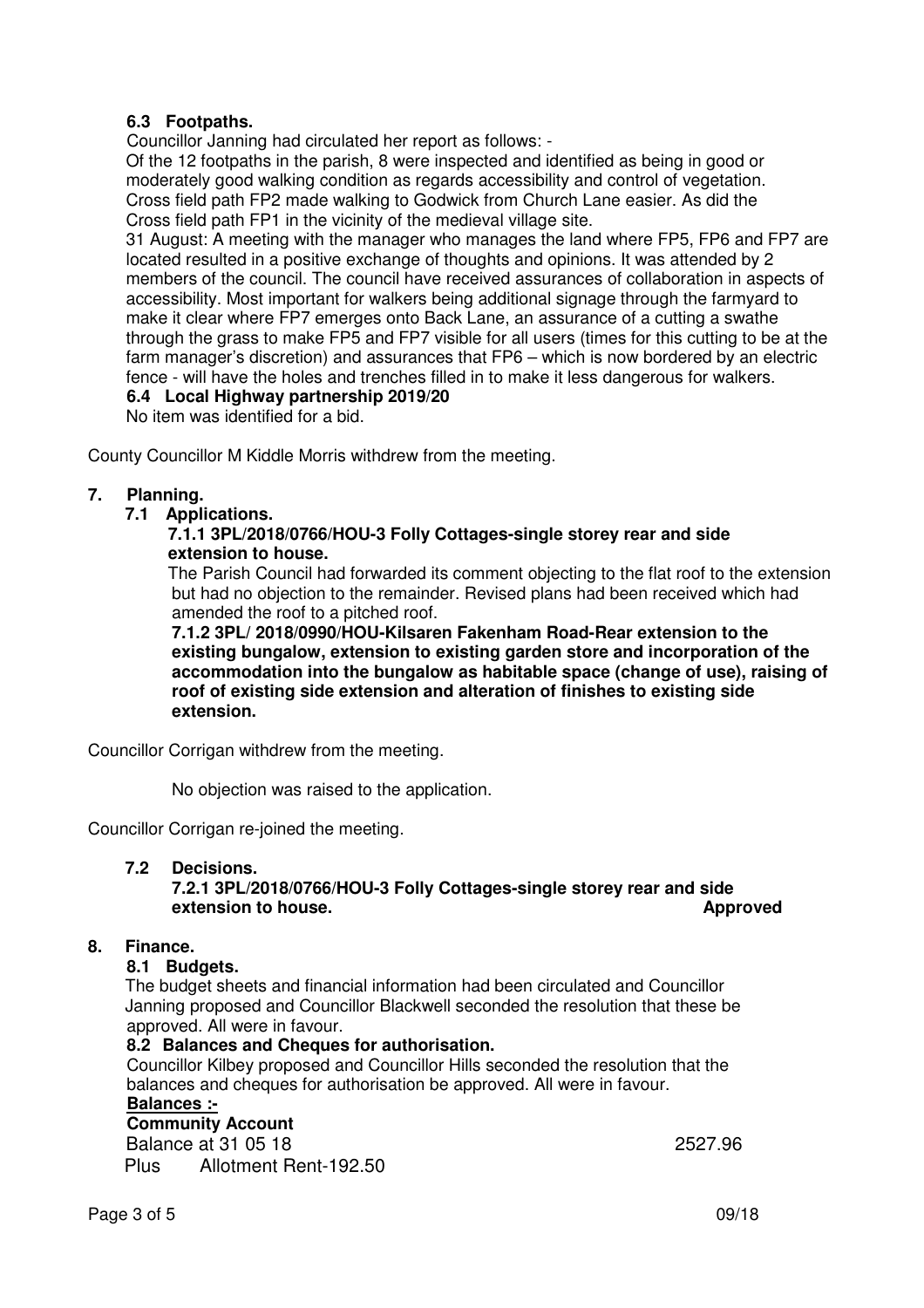|                               | Transfer from Business Saver Account-1000.00  |         |
|-------------------------------|-----------------------------------------------|---------|
|                               | Grant Breckland WW1 fund-100.00               | 1292.50 |
|                               |                                               | 3820.46 |
| <b>Less</b>                   | Cheques authorised 01 05 18-20.00             |         |
|                               | Cheques authorised 03 07 18-1404.57           | 1424.57 |
|                               | Balance at 31 07 18                           | 2395.89 |
|                               | Less unpresented cheques authorised 03 07 18- | 1300.00 |
|                               | Balance at 31 07 18                           | 1095.89 |
|                               | <b>Plus Profit from Sunflower Saturday-</b>   | 170.57  |
|                               | Balance at 31 07 18                           | 1266.46 |
| <b>Business Saver Account</b> |                                               |         |
|                               | Balance at 31 05 18                           | 4006.47 |
| Interest                      |                                               | 2.00    |
|                               | Balance at 29 06 18                           | 4008.47 |
|                               | Less transfer to Community Account            | 1000.00 |
|                               | Balance at 30 07 18                           | 3008.47 |
|                               |                                               |         |

Amount available for Section 137 : 328x£7.57 =£ 2482.96 Spend to Date : £0.00 Cheques for authorisation:

| 978 | <b>B</b> J Leigh                | <b>Contract July and August</b> | 499.82 |
|-----|---------------------------------|---------------------------------|--------|
|     |                                 | 624.62 Less PAYE 124.80         |        |
| 979 | <b>Tittleshall Village hall</b> | Hall hire                       | 12.00  |
| 980 | <b>HMRC</b>                     | <b>PAYE</b>                     | 124.80 |
| 981 | R Thompson                      | Maintenance at Millennium       | 32.68  |
|     |                                 | Green                           |        |
| 982 | <b>B B Garden Services</b>      | Mole Catching and               | 102.00 |
|     |                                 | Spraying.                       |        |
| 983 | Mrs L Kilbey                    | Gifts for WW1 beacon            | 64.99  |
|     |                                 | Night                           |        |

## **8.3 Donation to the PCC for Tree Work.**

The meeting was adjourned**.** 

A representative from the PCC stated that an arboriculturist had recommended serious work to the two chestnut trees at the entrance to the church. There is to be a memorial project for new gates and a wall. The trees are coming to the end of their natural life and the PCC has decided to fell them. The new report had not been seen by the Parish Council despite this being asked for. It was felt that no decision could be made until the new report has been seen and the cost involved. The Parish Council felt that these trees are an iconic part of the village.

The meeting was reconvened.

 It was decided to make no decision until the report has been received and the cost implications.

## **9. Correspondence.**

The following correspondence would be circulated.

 **9.1 Vattenfall. 9.2 Dudgeon**